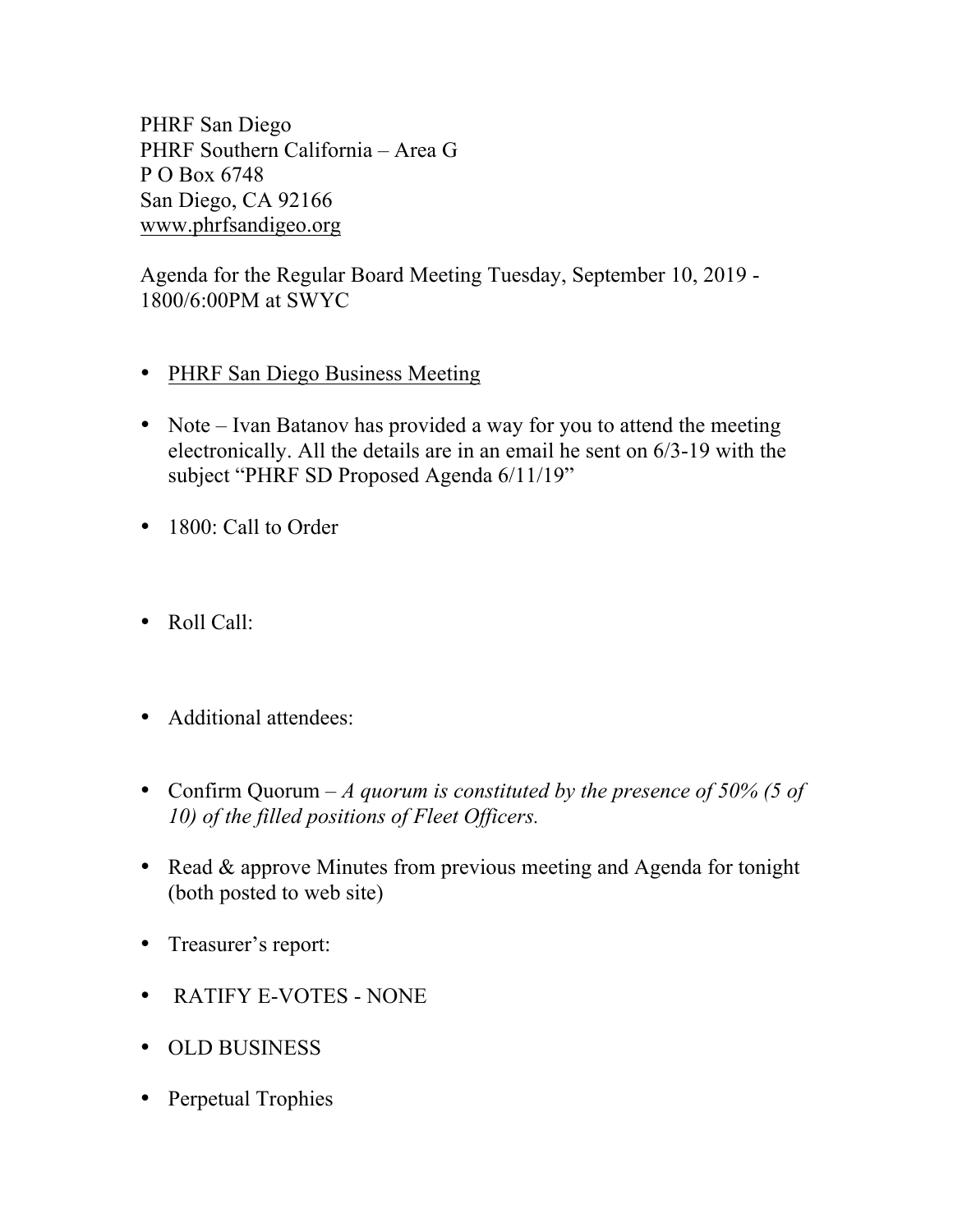- Need Update Insurance to protect the Board Incorporate Board
- NEW BUSINESS NONE
- STANDING REPORTS
- Fleet Chairman:
- Vice Chairman:
- Chief Handicapper:
- Fleet Secretary:
- Roster Secretary:
- Data Systems Officer:
- Public Relations:
- Fleet Scorer:
- Treasurer:
- Past Fleet Chairman:
- Next Meeting: October 8 2019
- Adjourn PHRF San Diego Business Meeting
- 1900 HANDICAPPING BUSINESS MEETING
- Call to Order: 1900
- Additional attendees:

Handicappers:

- Confirm Quorum *A quorum is constituted by the presence of a quorum of the Executive Board plus representation by a minimum of 3 SDAYC member clubs and a minimum of 3 of the current classes. The Fleet Executive Board can be counted for the purpose of ensuring representation of either the 3 SDAYC member clubs or the 3 classes.*
- *Legend, 90, Beneteau 36.7*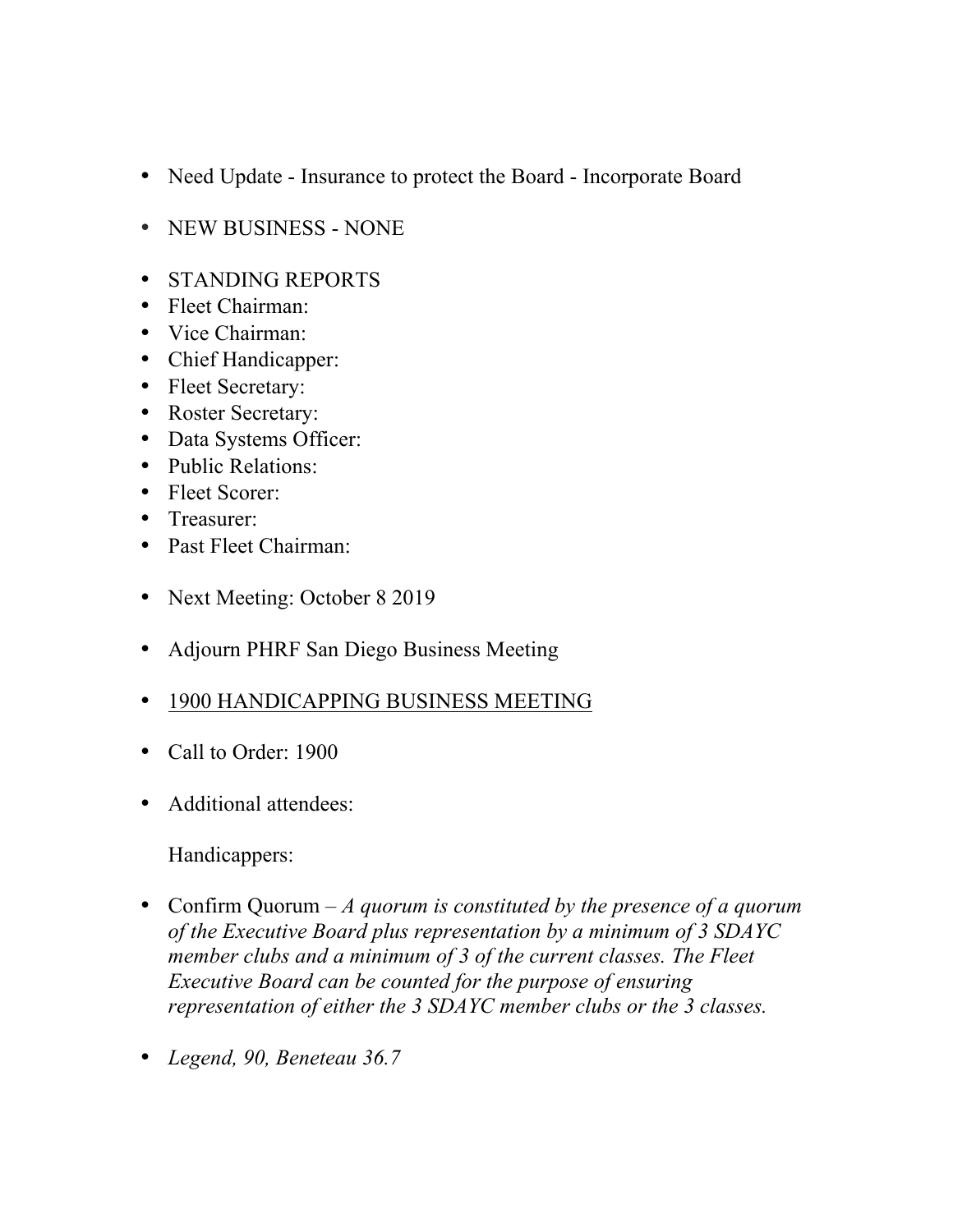## • RATIFY E-VOTES – NONE

- TEMPORARY RATINGS ABOUT TO EXPIRE *A Temporary Rating may be provided by Chief handicapper in the event a handicap is requested to race in an upcoming race which will take place before a meeting, and the board is unable to vote on the rating (Prior to race). The request should be email approved or voted on at next board meeting to make permanent. In the event at a board meeting where an owner has submitted an application, fees are paid, but the Board believes it does not have sufficient data or information to accurately rate a boat, a Temporary rating may be provided with the understanding the owner should submit race results during the three months to show data, to verify the Temporary Rating. Temporary rating may be adjusted after review of results. In the event the data is not provided the temporary rating will be considered expired at the end of 120 days. A new complete application (Minus Fees) will need to be presented to board to have the boat considered again for a PHRF certificate. The Chief Handicapper may, at his or her discretion, renew the Temporary Rating twice.*
- Davidson TP52, Pendragon, -55/-58/-64, 10/07/19
- M-Boats Soto 40, Zero Gravity, -3/-9/-12, 10/07/19
- Dencho Kernan 44, Volpe, -24/-36/-42, 10/07/19
- Bavaria Vision 42, Audeamus, 120/114/114, 10/07/19
- Westerly IC37, Pacific Yankee, 12/6/0, 10/07/19
- Katey Krogen Cutter, Pie in the Sky, 228/228/228, 10/17/19
- Beneteau Oceanis 35.1, Wayfinder, 153/153/153, 11/11/19
- Beneteau 331, Nauti Cal, 159/159/159, 11/11/19
- Hobie 33 MH, Sizzle, 87/72/69, 11/11/19
- Jeanneau Sun Odyssey 419, Majestic, 123/120/120, 11/11/19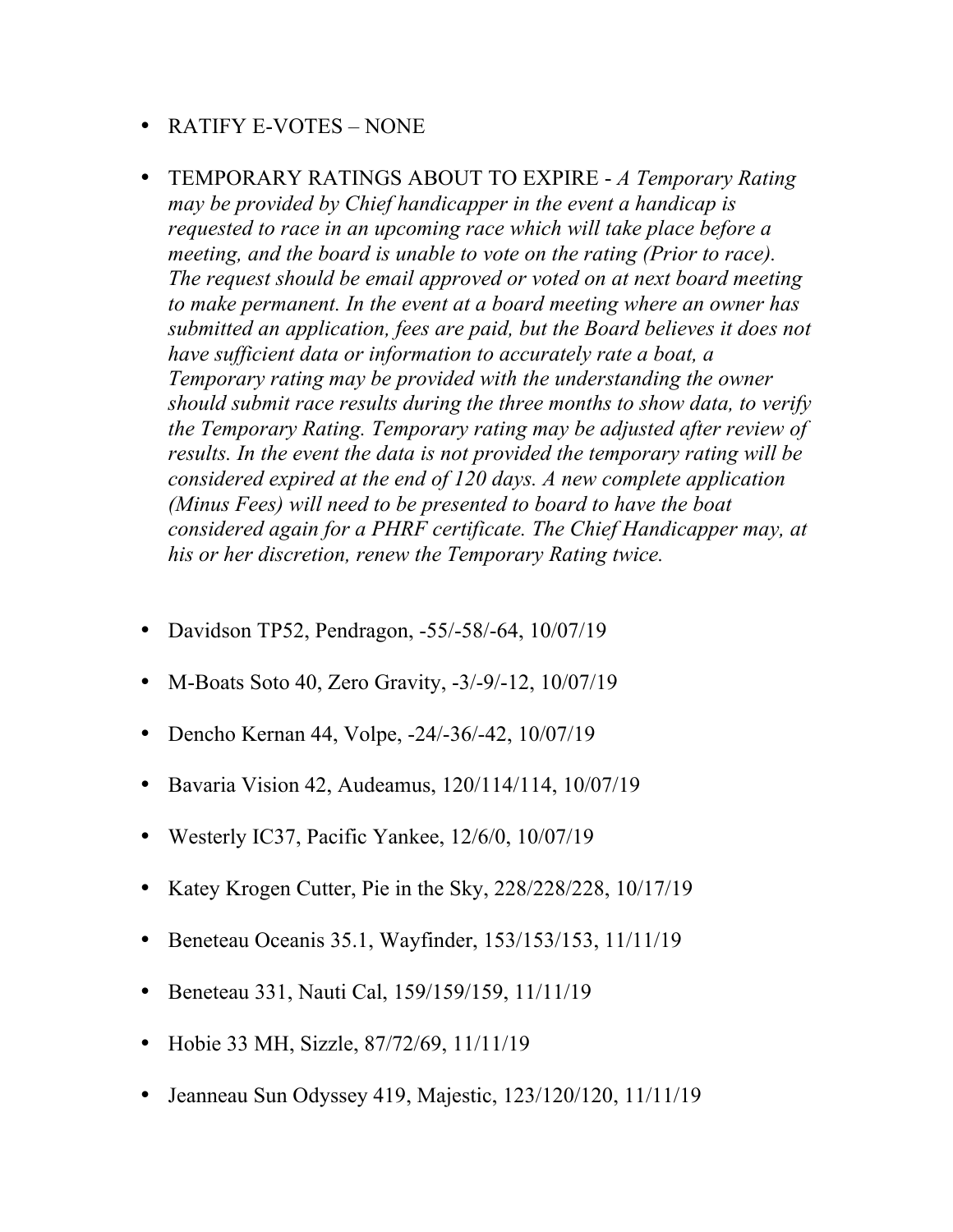- Alerion Express 28 M, American Girl, 167/167/167, 11/11/1*9*
- RATING REVIEW
- Nauti Cal, 61246, Beneteau Oceanis 331 Chief Handicapper recommends no change
- NEW BOATS 1. Application received by Roster Secretary at least 7 days before meeting. 2. Application complete. 3. Sail number properly obtained from U S Sailing or regionally from SCYA. 4. Dues paid
- Hurricane, sail number 7634, Stealth 11.8 sail number is valid
- Blue Bird, 137 one design, Moore 24
- Elusive, 24 one design, FT10
- Sail Away, 7282, Beneteau Oceanis 38 sail number is valid
- Perryaye, 51115, Dubois 50 sail number is valid Chief Handicapper recommends 30 day temporary rating to be the same as former PHRF SoCal rating -7/-10/-13
- L'Escampette, 8096, Santana 525 sail number is valid
- Cabron, 13, Botin 80 sail number valid
- OLD BOATS
- Viva La Vida, 7181, now has a masthead asymmetrical spinnaker – Chief Handicapper recommends a 30 day temporary rating to be the same as the current rating 91/81/81
- Next Meeting October 8, 2019
- Adjourn Handicapping Meeting: